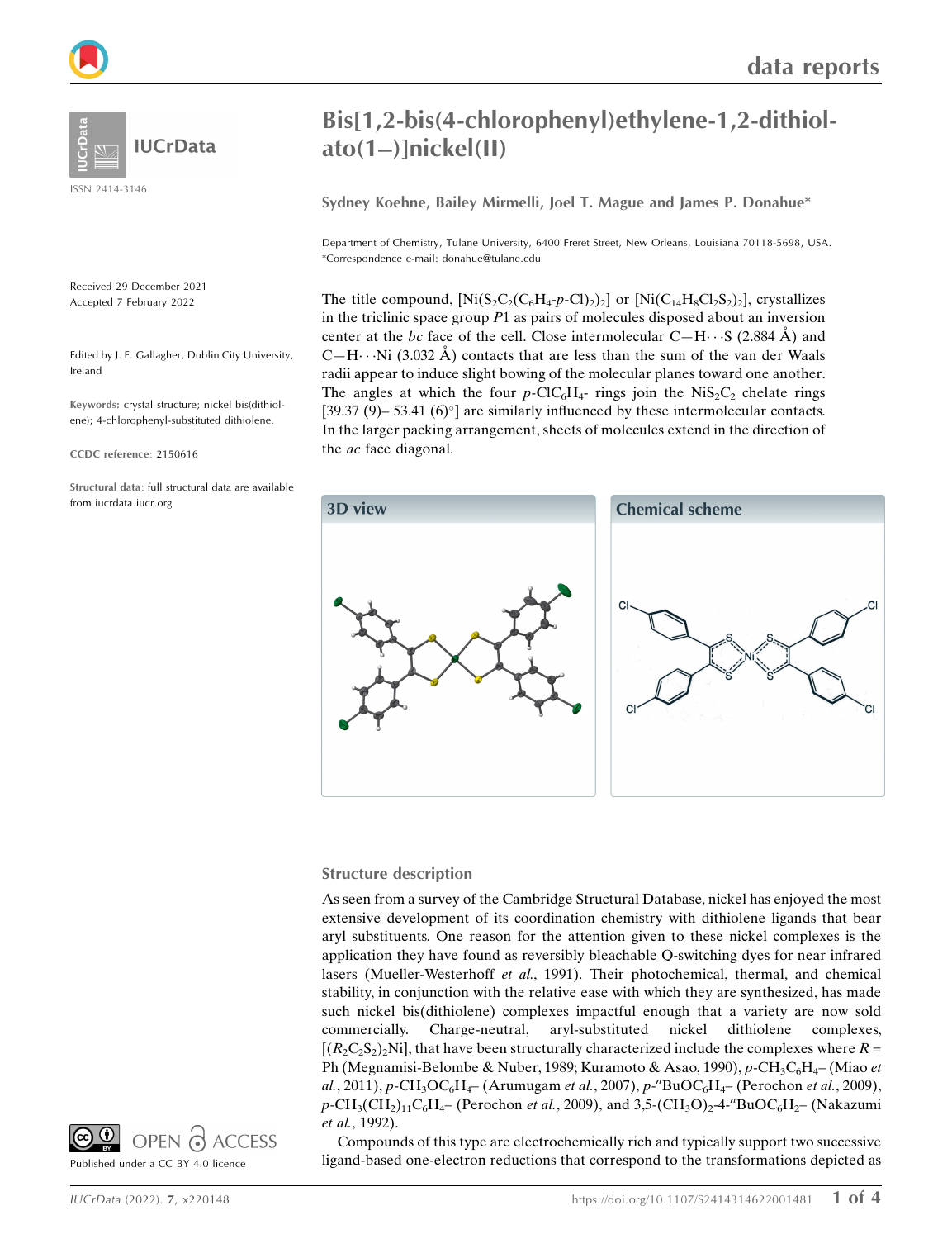

Figure 1

 $(a)$ – $(c)$  Dithiolene-based electron-transfer reactions within nickel $(II)$ bis(dithiolene) complexes whereby the ligands are transformed from radical monoanions to fully reduced ene-1,2-dithiolate dianions.  $(d)$ – $(e)$ Resonance forms within the dithiolene radical monoanion.

 $(a) \rightarrow (b)$  and  $(b) \rightarrow (c)$  in Fig. 1. The redox-active molecular orbital has rather modest metal character and is best described as being delocalized among both dithiolene ligands, which individually may be regarded as radical monoanions but which collectively have their spins paired such that the chargeneutral state is diamagnetic. In structure (c), both dithiolene ligands are in a fully reduced ene-1,2-dithiolate dianionic state. The potentials at which these reductions occur are quite sensitive to the nature and placement of ring substituents. As part of an effort to more fully map the potential range in which the electron transfers in these complexes occur, we have undertaken the synthesis and characterization of aryl-substituted nickel(II) bis(dithiolene) complexes bearing electronwithdrawing groups. Although a known compound, the nickel(II) bis(dithiolene) variant with  $p$ -ClC<sub>6</sub>H<sub>4</sub>– substituents has not been the subject of an X-ray diffraction study, nor has a coordination compound of this ligand with any other metal. We briefly relate here the structural and crystal packing features of  $[(p\text{-}ClC_6H_4)_2C_2S_2)_2Ni]$ .

 $Bis[1,2-bis(4-chloropheny])$ ethylene-1,2-dithiolato $(1-)$ ]nickel(II) crystallizes upon a general position in triclinic space group  $\overline{P1}$ (Fig. 2). Its idealized point-group symmetry is  $D_{2h}$  if the



Figure 2

Displacement ellipsoid plot (50% probability level) for bis[1,2-bis(4 chlorophenyl)ethylene-1,2-dithiolato(1-)]nickel(II) with complete atom labeling.

phenyl groups are either perfectly perpendicular to, or fully planar with, the Ni $(S_2C_2)$  core. However, the four arene rings are canted from the  $NiS_2C_2$  chelate ring to which they are attached by values ranging from  $38.39(9)$ – 53.41 (6)°, the average being 44.87°. A similar description is pertinent to the compounds featuring phenyl,  $p-\text{CH}_3\text{C}_6\text{H}_4$ –, and p- $CH_3OC_6H_4$ – substituents. The averaged S–C bond length in  $[(p\text{-}C_6H_4)_2C_2S_2)_2$ Ni] is 1.707 (1) Å. This intermediate value between S-C thione (1.63 Å, Rindorf & Carlsen, 1979; Fu et al., 1997a,b, 1998) and vinyl thioether  $(1.74 \text{ Å})$ ; Tian et al., 1995; Yu et al., 2011) bond lengths is due to the presence of some thione character to the bond order in the radical monoanion arising from resonance form (e) (Fig. 1), even as the ligands are coordinating to the metal. Similarly, the C—  $C_{\text{chelate}}$  bond lengths are between the 1.54 and 1.34 Å values that are typical of carbon–carbon  $sp^3$ – $sp^3$  single and  $sp^2$ – $sp^2$ double bonds, respectively (Carey & Sundberg, 2000), further indicating the participation of both resonance forms (d) and (e) in the electronic structure of bis[1,2-bis(4-chlorophenyl) ethylene-1,2-dithiolato $(1-)$ ]nickel(II).

The packing arrangement for bis[1,2-bis(4-chlorophenyl) ethylene-1,2-dithiolato(1-)]nickel(II) is such that molecules occur in centrosymmetric pairs around the inversion centers that occur at each  $bc$  face of the cell (Fig. 3). These pairwise associations juxtapose two molecules in a nearly parallel planar fashion but with an offset that places the phenyl groups of one ligand over the relatively open  $NiS<sub>4</sub>$  interior of its partner molecule. Relatively close intermolecular C-H···S  $(2.884 \text{ Å})$  and C $-H$ ···Ni $(3.032 \text{ Å})$  contacts are made (Fig. 4), two each that are related by the inversion symmetry. The C—  $H \cdot \cdot S$  and  $C-N \cdot \cdot Ni$  close contacts are less than the sum of the hydrogen–sulfur and hydrogen–nickel van der Waals radii (Batsanov, 2001) and appear to be favorable interactions that induce a slight but discernible concave bowing of the mol-





Packing arrangement of molecules of bis[1,2-bis(4-chlorophenyl)ethylene-1,2-dithiolato(1-)]nickel(II) in the unit cell. Ellipsoids are shown at the 50% probability level, and all H atoms are omitted for clarity. Pairs of molecules are related by inversion across the center of symmetry at the center of the bc face.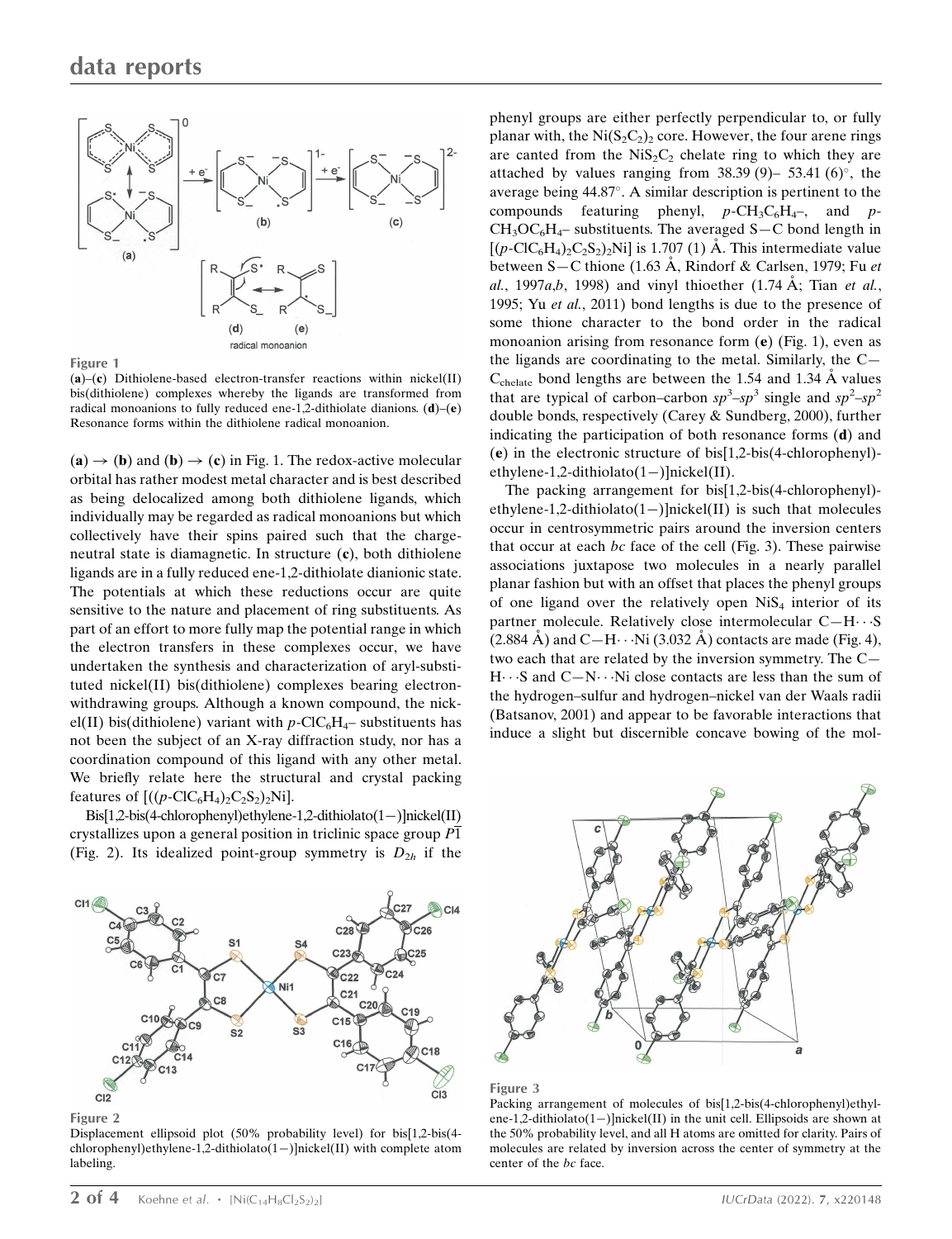

Figure 4

Illustration of the  $C-H\cdots S$  and  $C-H\cdots Ni$  contacts that occur between closest pairs of bis[1,2-bis(4-chlorophenyl)ethylene-1,2-dithiolato(1-)]nickel(II) molecules. Ellipsoids are presented at the 50% probability level. Symmetry operation:  $-x$ ,  $1 - y$ ,  $1 - z$ .



Figure 5

Packing diagram for bis[1,2-bis(4-chlorophenyl)ethylene-1,2-dithiol $ato(1-)|nickel(II)$  showing the parallel arrangement of molecules in the direction of the ac face diagonal. Displacement ellipsoids are depicted at the 50% probability level.

ecules toward one another (Fig. 4). This curvature, defined as the angle between the seven-atom mean planes given by each  $NiS<sub>2</sub>C<sub>2</sub>$  chelate and the first carbon atom of each aryl ring, is 11.87  $(5)^\circ$ . It is likely that the angled disposition of some of the aryl substituents with respect to the  $NiS<sub>2</sub>C<sub>2</sub>$  chelate have their origin in these intermolecular interactions. The larger packing arrangement is best described as translations of these centrosymmetric pairs along the a axis, the upshot of which is that extended molecular sheets are formed that are oriented in the direction of the  $ac$  face diagonal (Fig. 5).

#### Synthesis and crystallization

The title compound was prepared from 4,4'-dichlorobenzil,  $P_4S_{10}$ , and NiCl<sub>2</sub>.6H<sub>2</sub>O according to the literature procedure (Schrauzer & Mayweg, 1965). Yield: 50%. Intense green column-shaped crystals were grown by the diffusion of tertbutyl methyl ether vapor into a solution of the title compound in 1,2-dichloroethane.

#### Refinement

Crystal data, data collection and structure refinement details are summarized in Table 1. One reflection affected by the beamstop was omitted from the final refinement.

#### Acknowledgements

Tulane University is acknowledged for its ongoing support with operational costs for the diffraction facility and for publication costs.

| Experimental details.                                                        |                                            |
|------------------------------------------------------------------------------|--------------------------------------------|
| Crystal data                                                                 |                                            |
| Chemical formula                                                             | $[Ni(C_{14}H_8Cl_2S_2)_2]$                 |
| $M_{\rm r}$                                                                  | 681.16                                     |
| Crystal system, space group                                                  | Triclinic, P1                              |
| Temperature $(K)$                                                            | 170                                        |
| a, b, c(A)                                                                   | 9.5487 (4), 11.4141 (4), 15.0254 (6)       |
| $\alpha$ , $\beta$ , $\gamma$ (°)<br>$V(\AA^3)$                              | 107.486 (2), 94.791 (2), 111.423 (2)       |
|                                                                              | 1419.16 (10)                               |
| Z                                                                            | $\overline{c}$                             |
| Radiation type                                                               | Mo $K\alpha$                               |
| $\mu$ (mm <sup>-1</sup> )                                                    | 1.37                                       |
| Crystal size (mm)                                                            | $0.27 \times 0.15 \times 0.10$             |
| Data collection                                                              |                                            |
| Diffractometer                                                               | Bruker D8 OUEST PHOTON 3<br>diffractometer |
| Absorption correction                                                        | Numerical (SADABS; Krause et<br>al., 2015) |
| $T_{\min}, T_{\max}$                                                         | 0.76, 0.88                                 |
| No. of measured, independent and<br>observed $[I > 2\sigma(I)]$ reflections  | 89629, 8009, 5941                          |
| $R_{\rm int}$                                                                | 0.056                                      |
| $(\sin \theta/\lambda)_{\text{max}}$ $(\AA^{-1})$                            | 0.696                                      |
| Refinement                                                                   |                                            |
| $R[F^2 > 2\sigma(F^2)], wR(F^2), S$                                          | 0.040, 0.112, 1.03                         |
| No. of reflections                                                           | 8009                                       |
| No. of parameters                                                            | 334                                        |
| H-atom treatment                                                             | H-atom parameters constrained              |
| $\Delta \rho_{\text{max}}$ , $\Delta \rho_{\text{min}}$ (e Å <sup>-3</sup> ) | $0.78, -0.45$                              |

Computer programs: APEX3 and SAINT (Bruker, 2020), SHELXT (Sheldrick, 2015a), SHELXL2018/1 (Sheldrick, 2015b), DIAMOND (Brandenburg & Putz, 2012), and SHELXTL (Sheldrick, 2008).

#### Funding information

Funding for this research was provided by: National Science Foundation, Directorate for Mathematical and Physical Sciences (grant No. 1836589).

#### References

Table 1

- [Arumugam, K., Bollinger, J. E., Fink, M. & Donahue, J. P. \(2007\).](http://scripts.iucr.org/cgi-bin/cr.cgi?rm=pdfbb&cnor=gg4008&bbid=BB1) [Inorg. Chem.](http://scripts.iucr.org/cgi-bin/cr.cgi?rm=pdfbb&cnor=gg4008&bbid=BB1) 46, 3283–3288.
- [Batsanov, S. S. \(2001\).](http://scripts.iucr.org/cgi-bin/cr.cgi?rm=pdfbb&cnor=gg4008&bbid=BB2) Inorg. Mater. 37, 871–885.
- [Brandenburg, K. & Putz, H. \(2012\).](http://scripts.iucr.org/cgi-bin/cr.cgi?rm=pdfbb&cnor=gg4008&bbid=BB22) DIAMOND. Crystal Impact [GbR, Bonn, Germany.](http://scripts.iucr.org/cgi-bin/cr.cgi?rm=pdfbb&cnor=gg4008&bbid=BB22)
- Bruker (2020). APEX3 and SAINT[. Bruker AXS LLC, Madison,](http://scripts.iucr.org/cgi-bin/cr.cgi?rm=pdfbb&cnor=gg4008&bbid=BB3) [Wisconsin, USA.](http://scripts.iucr.org/cgi-bin/cr.cgi?rm=pdfbb&cnor=gg4008&bbid=BB3)
- [Carey, F. A. & Sundberg, R. J. \(2000\).](http://scripts.iucr.org/cgi-bin/cr.cgi?rm=pdfbb&cnor=gg4008&bbid=BB4) Advanced Organic Chemistry [Part A: Structure and Mechanisms](http://scripts.iucr.org/cgi-bin/cr.cgi?rm=pdfbb&cnor=gg4008&bbid=BB4), 4th ed., p. 13. New York: Kluwer [Academic/Plenum Publishers.](http://scripts.iucr.org/cgi-bin/cr.cgi?rm=pdfbb&cnor=gg4008&bbid=BB4)
- [Fu, T. Y., Leibovitch, M., Scheffer, J. R. & Trotter, J. \(1997](http://scripts.iucr.org/cgi-bin/cr.cgi?rm=pdfbb&cnor=gg4008&bbid=BB5)a). Acta Cryst. C53[, 1255–1256.](http://scripts.iucr.org/cgi-bin/cr.cgi?rm=pdfbb&cnor=gg4008&bbid=BB5)
- [Fu, T. Y., Scheffer, J. R. & Trotter, J. \(1997](http://scripts.iucr.org/cgi-bin/cr.cgi?rm=pdfbb&cnor=gg4008&bbid=BB6)b). Acta Cryst. C53, 1257– [1259.](http://scripts.iucr.org/cgi-bin/cr.cgi?rm=pdfbb&cnor=gg4008&bbid=BB6)
- [Fu, T. Y., Scheffer, J. R. & Trotter, J. \(1998\).](http://scripts.iucr.org/cgi-bin/cr.cgi?rm=pdfbb&cnor=gg4008&bbid=BB7) Acta Cryst. C54, 496–497.
- [Krause, L., Herbst-Irmer, R., Sheldrick, G. M. & Stalke, D. \(2015\).](http://scripts.iucr.org/cgi-bin/cr.cgi?rm=pdfbb&cnor=gg4008&bbid=BB8) J. [Appl. Cryst.](http://scripts.iucr.org/cgi-bin/cr.cgi?rm=pdfbb&cnor=gg4008&bbid=BB8) **48**, 3-10.
- [Kuramoto, N. & Asao, K. \(1990\).](http://scripts.iucr.org/cgi-bin/cr.cgi?rm=pdfbb&cnor=gg4008&bbid=BB9) Dyes Pigments, 12, 65–76.
- [Megnamisi-Belombe, M. & Nuber, B. \(1989\).](http://scripts.iucr.org/cgi-bin/cr.cgi?rm=pdfbb&cnor=gg4008&bbid=BB10) Bull. Chem. Soc. Jpn, 62[, 4092–4094.](http://scripts.iucr.org/cgi-bin/cr.cgi?rm=pdfbb&cnor=gg4008&bbid=BB10)
- [Miao, Q., Gao, J., Wang, Z., Yu, H., Luo, Y. & Ma, T. \(2011\).](http://scripts.iucr.org/cgi-bin/cr.cgi?rm=pdfbb&cnor=gg4008&bbid=BB11) Inorg. [Chim. Acta](http://scripts.iucr.org/cgi-bin/cr.cgi?rm=pdfbb&cnor=gg4008&bbid=BB11), 376, 619–627.
- [Mueller-Westerhoff, U. T., Vance, B. & Yoon, D. I. \(1991\).](http://scripts.iucr.org/cgi-bin/cr.cgi?rm=pdfbb&cnor=gg4008&bbid=BB12) [Tetrahedron](http://scripts.iucr.org/cgi-bin/cr.cgi?rm=pdfbb&cnor=gg4008&bbid=BB12), 47, 909–932.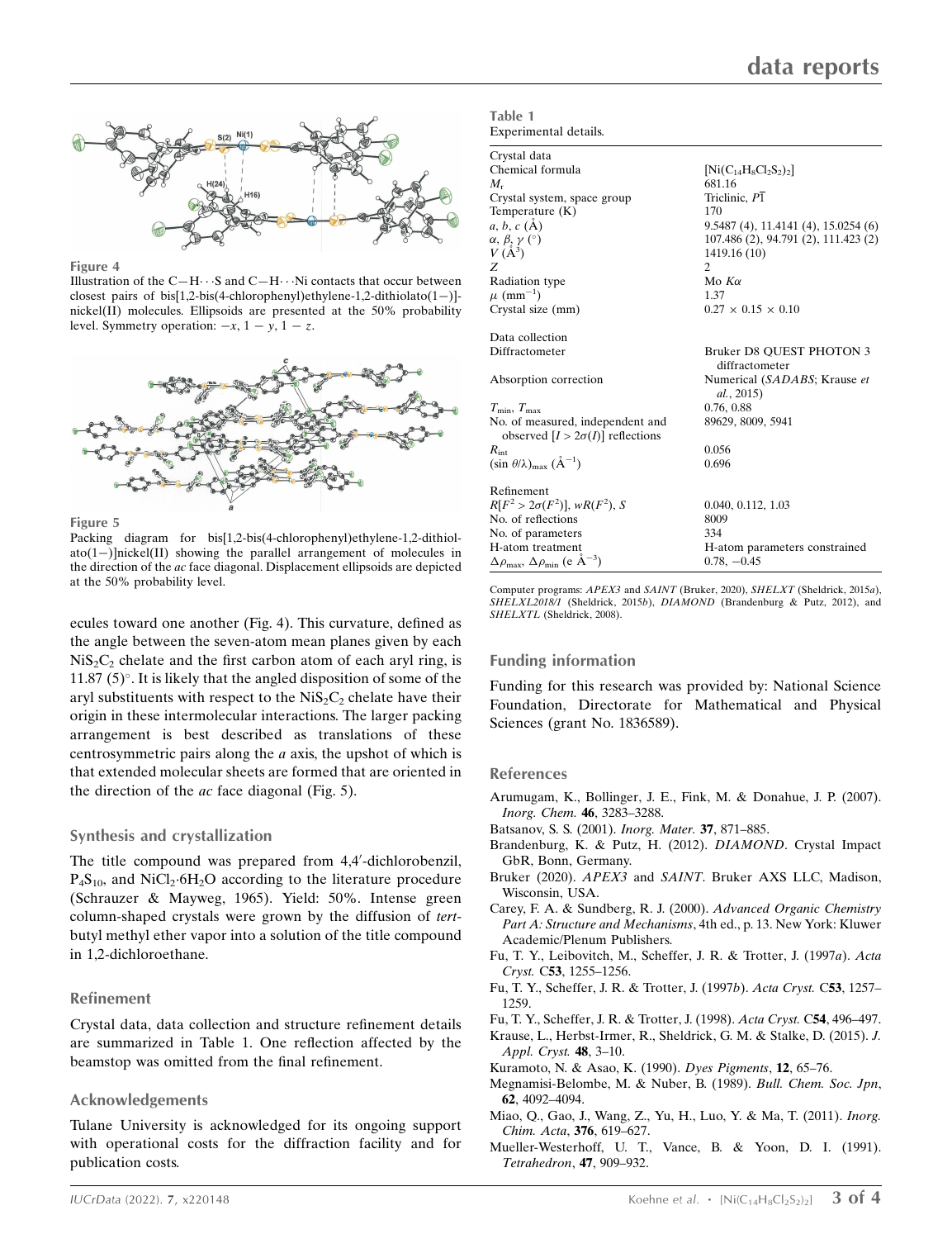- [Nakazumi, H., Takamura, R., Kitao, T. & Adachi, T. \(1992\).](http://scripts.iucr.org/cgi-bin/cr.cgi?rm=pdfbb&cnor=gg4008&bbid=BB20) Dyes [Pigments](http://scripts.iucr.org/cgi-bin/cr.cgi?rm=pdfbb&cnor=gg4008&bbid=BB20), 18, 1–9.
- Perochon, R., Piekara-Sady, L., Jurga, W., Clérac, R. & Fourmigué, M. (2009). Dalton Trans. [pp. 3052–3061.](http://scripts.iucr.org/cgi-bin/cr.cgi?rm=pdfbb&cnor=gg4008&bbid=BB14)
- [Rindorf, G. & Carlsen, L. \(1979\).](http://scripts.iucr.org/cgi-bin/cr.cgi?rm=pdfbb&cnor=gg4008&bbid=BB15) Acta Cryst. B35, 1179–1182.
- [Schrauzer, G. N. & Mayweg, V. P. \(1965\).](http://scripts.iucr.org/cgi-bin/cr.cgi?rm=pdfbb&cnor=gg4008&bbid=BB16) J. Am. Chem. Soc. 87, 1483– [1489.](http://scripts.iucr.org/cgi-bin/cr.cgi?rm=pdfbb&cnor=gg4008&bbid=BB16)
- [Sheldrick, G. M. \(2008\).](http://scripts.iucr.org/cgi-bin/cr.cgi?rm=pdfbb&cnor=gg4008&bbid=BB17) Acta Cryst. A64, 112–122.
- [Sheldrick, G. M. \(2015](http://scripts.iucr.org/cgi-bin/cr.cgi?rm=pdfbb&cnor=gg4008&bbid=BB18)a). Acta Cryst. A71, 3–8.
- [Sheldrick, G. M. \(2015](http://scripts.iucr.org/cgi-bin/cr.cgi?rm=pdfbb&cnor=gg4008&bbid=BB19)b). Acta Cryst. C71, 3–8.
- [Tian, Z.-Q., Donahue, J. P. & Holm, R. H. \(1995\).](http://scripts.iucr.org/cgi-bin/cr.cgi?rm=pdfbb&cnor=gg4008&bbid=BB20) Inorg. Chem. 34, [5567–5572.](http://scripts.iucr.org/cgi-bin/cr.cgi?rm=pdfbb&cnor=gg4008&bbid=BB20)
- [Yu, C.-X., Zhu, Y.-L., Chen, Z.-X., Lu, M.-Z. & Wang, K. \(2011\).](http://scripts.iucr.org/cgi-bin/cr.cgi?rm=pdfbb&cnor=gg4008&bbid=BB21) Acta Cryst. E67[, o821.](http://scripts.iucr.org/cgi-bin/cr.cgi?rm=pdfbb&cnor=gg4008&bbid=BB21)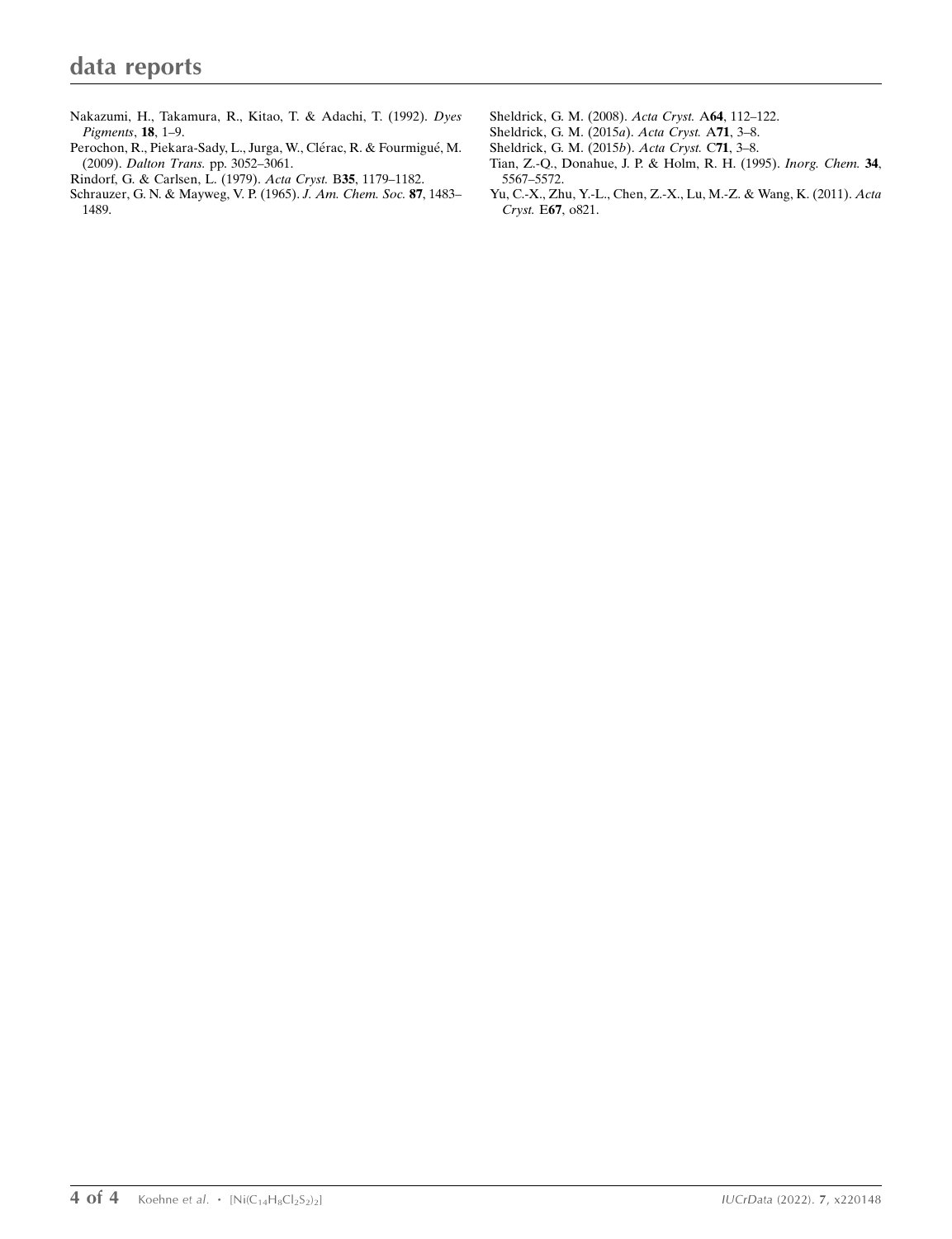# **full crystallographic data**

### *IUCrData* (2022). **7**, x220148 [https://doi.org/10.1107/S2414314622001481]

## **Bis[1,2-bis(4-chlorophenyl)ethylene-1,2-dithiolato(1–)]nickel(II)**

**Sydney Koehne, Bailey Mirmelli, Joel T. Mague and James P. Donahue**

**Bis[1,2-bis(4-chlorophenyl)-2-sulfanylideneethane-1-thiolato]nickel(II)** 

*Crystal data*

 $[Ni(C_{14}H_8Cl_2S_2)_2]$  $M_r = 681.16$ Triclinic, *P*1  $a = 9.5487(4)$  Å  $b = 11.4141(4)$  Å  $c = 15.0254(6)$  Å  $\alpha$  = 107.486 (2)<sup>o</sup>  $\beta$  = 94.791 (2)<sup>o</sup>  $\gamma$  = 111.423 (2)<sup>o</sup>  $V = 1419.16(10)$  Å<sup>3</sup>

*Data collection*

Bruker D8 QUEST PHOTON 3 diffractometer Radiation source: fine-focus sealed tube Graphite monochromator Detector resolution: 7.3910 pixels mm-1 *φ* and *ω* scans Absorption correction: numerical (*SADABS*; Krause *et al.*, 2015)  $T_{\min} = 0.76$ ,  $T_{\max} = 0.88$ 

#### *Refinement*

Refinement on *F*<sup>2</sup> Least-squares matrix: full  $R[F^2 > 2\sigma(F^2)] = 0.040$  $wR(F^2) = 0.112$  $S = 1.03$ 8009 reflections 334 parameters 0 restraints Primary atom site location: dual  $Z = 2$  $F(000) = 688$  $D_x = 1.594$  Mg m<sup>-3</sup> Mo *Kα* radiation, *λ* = 0.71073 Å Cell parameters from 9023 reflections  $\theta$  = 2.4–29.5°  $\mu = 1.37$  mm<sup>-1</sup>  $T = 170 \text{ K}$ Column, intense green  $0.27 \times 0.15 \times 0.10$  mm

89629 measured reflections 8009 independent reflections 5941 reflections with  $I > 2\sigma(I)$  $R_{\text{int}} = 0.056$  $\theta_{\text{max}} = 29.7^{\circ}, \theta_{\text{min}} = 2.4^{\circ}$  $h = -13 \rightarrow 13$  $k = -15 \rightarrow 15$ *l* = −20→20

Secondary atom site location: difference Fourier map Hydrogen site location: inferred from neighbouring sites H-atom parameters constrained  $w = 1/[\sigma^2(F_0^2) + (0.0524P)^2 + 1.0724P]$ where  $P = (F_o^2 + 2F_c^2)/3$  $(\Delta/\sigma)_{\text{max}} = 0.001$ Δ*ρ*max = 0.78 e Å−3  $\Delta\rho_{\rm min} = -0.45$  e Å<sup>-3</sup>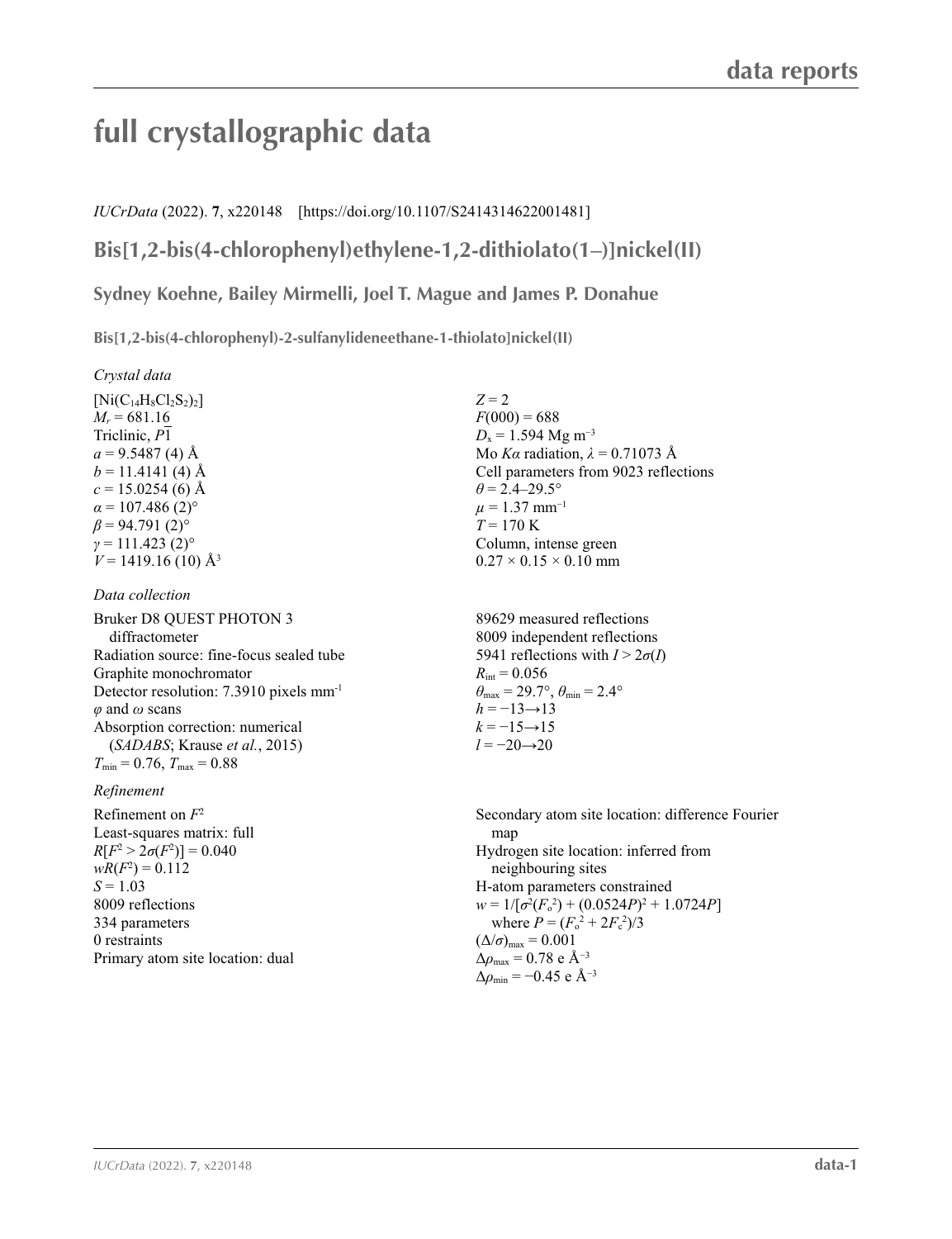#### *Special details*

**Experimental**. The diffraction data were obtained from sets 11 of frames, each of width 0.5° in *ω* or *φ*, collected with scan parameters determined by the "strategy" routine in *APEX3*. The scan time was 15 sec/frame.

**Geometry**. All esds (except the esd in the dihedral angle between two l.s. planes) are estimated using the full covariance matrix. The cell esds are taken into account individually in the estimation of esds in distances, angles and torsion angles; correlations between esds in cell parameters are only used when they are defined by crystal symmetry. An approximate (isotropic) treatment of cell esds is used for estimating esds involving l.s. planes.

**Refinement**. Refinement of  $F^2$  against ALL reflections. The weighted R-factor wR and goodness of fit S are based on  $F^2$ , conventional *R*-factors *R* are based on F, with F set to zero for negative  $F^2$ . The threshold expression of  $F^2 > 2$ sigma( $F^2$ ) is used only for calculating *R*-factors(gt) *etc*. and is not relevant to the choice of reflections for refinement. *R*-factors based on  $F<sup>2</sup>$  are statistically about twice as large as those based on F, and R– factors based on ALL data will be even larger. Hatoms attached to carbon were placed in calculated positions (C—H = 0.95 Å). All were included as riding contributions with isotropic displacement parameters 1.2 times those of the attached atoms.

*x*  $\qquad \qquad y$   $\qquad \qquad z$   $U_{\text{iso}}$  \*/ $U_{\text{eq}}$ Ni1 0.35173 (3) 0.63386 (3) 0.56629 (2) 0.03136 (9) Cl1 1.01198 (10) 0.89129 (9) 1.11457 (5) 0.0646 (2) Cl2  $0.44766 (10)$   $0.05522 (7)$   $0.82193 (5)$   $0.05315 (18)$ Cl3  $-0.27660(10)$   $0.36001(13)$   $0.00470(6)$   $0.0866(3)$ Cl4 0.00224 (9) 1.14473 (7) 0.34765 (5) 0.05241 (18) S1 0.51018 (7) 0.75530 (5) 0.69986 (4) 0.03387 (13) S2 0.35562 (7) 0.45659 (5) 0.58196 (4) 0.03250 (13) S3 0.19444 (7) 0.50969 (5) 0.43335 (4) 0.03449 (13) S4 0.32801 (6) 0.80720 (5) 0.55486 (4) 0.03159 (12) C1  $0.6573(3)$   $0.7049(2)$   $0.83698(16)$   $0.0316(4)$ C2  $0.6637(3)$   $0.8171(2)$   $0.91031(18)$   $0.0402(5)$ H2 0.591392 0.854176 0.902039 0.048\* C3 0.7730 (3) 0.8754 (3) 0.99479 (19) 0.0458 (6) H3 0.776586 0.952416 1.043937 0.055\* C4  $0.8768(3)$   $0.8206(3)$   $1.00694(18)$   $0.0423(6)$ C5 0.8749 (3) 0.7106 (3) 0.9358 (2) 0.0460 (6) H5 0.947798 0.674405 0.944845 0.055\* C6 0.7664 (3) 0.6533 (3) 0.85115 (18) 0.0392 (5) H6 0.765655 0.577825 0.801809 0.047\* C7 0.5440 (3) 0.6456 (2) 0.74536 (16) 0.0307 (4) C8  $0.4672(3)$   $0.5076(2)$   $0.69248(16)$   $0.0314(4)$  $C9$  0.4672 (2) 0.3986 (2) 0.72654 (16) 0.0296 (4) C10 0.4301 (3) 0.3963 (2) 0.81393 (16) 0.0334 (5) H10 0.410317 0.468058 0.853727 0.040\* C11 0.4218 (3) 0.2903 (2) 0.84348 (17) 0.0353 (5) H11 0.394413 0.288101 0.902488 0.042\* C12 0.4541 (3) 0.1880 (2) 0.78565 (17) 0.0343 (5) C13 0.4911 (3) 0.1876 (2) 0.69874 (17) 0.0349 (5) H13 0.512544 0.116288 0.659864 0.042\* C14 0.4966 (3) 0.2923 (2) 0.66892 (17) 0.0325 (5) H14 0.520569 0.292032 0.608783 0.039\* C15 0.0353 (3) 0.5525 (2) 0.29789 (17) 0.0330 (5)

*Fractional atomic coordinates and isotropic or equivalent isotropic displacement parameters (Å2 )*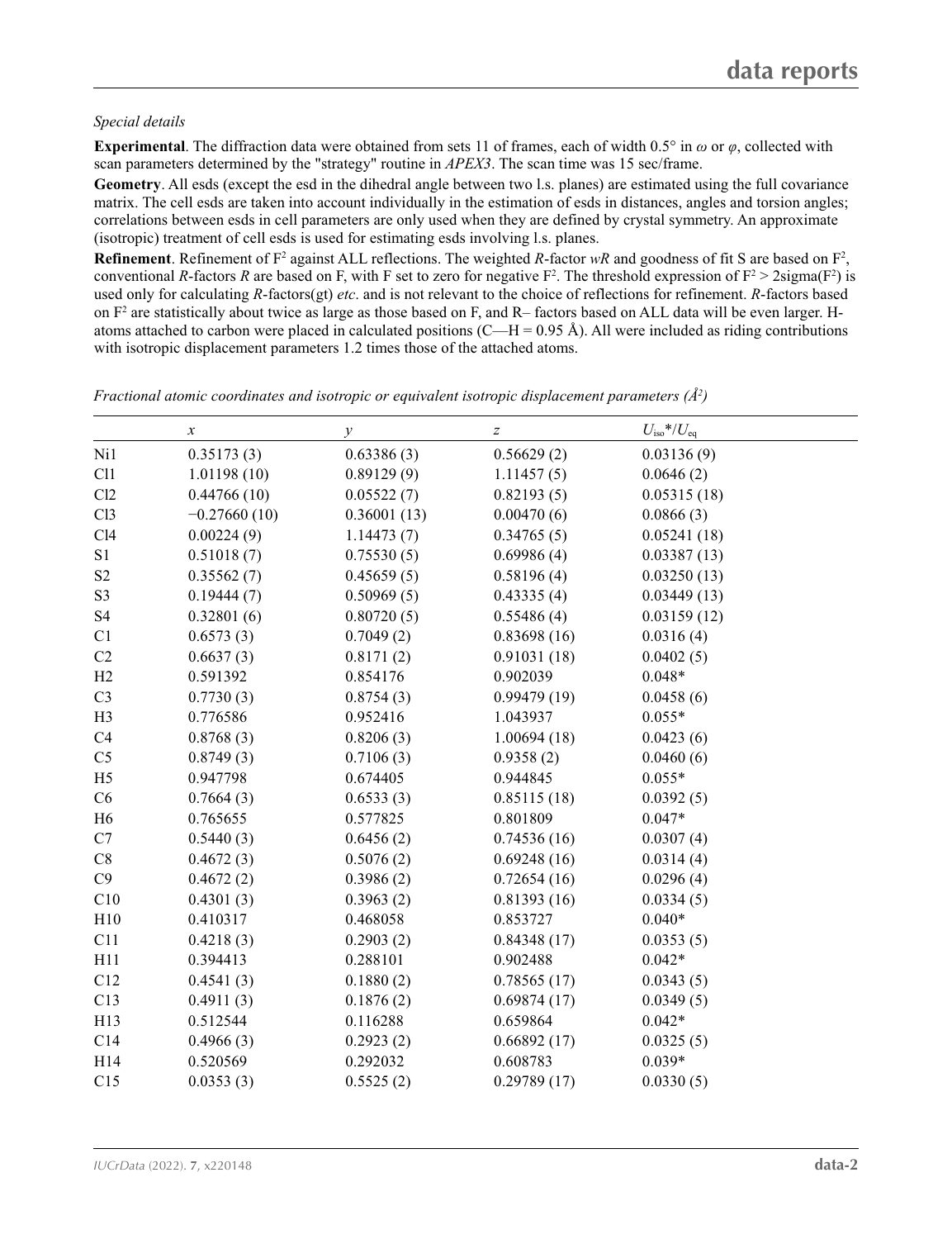| C16             | $-0.0885(3)$ | 0.4265(3) | 0.27169(19) | 0.0409(5) |
|-----------------|--------------|-----------|-------------|-----------|
| H16             | $-0.106881$  | 0.381348  | 0.316152    | $0.049*$  |
| C17             | $-0.1839(3)$ | 0.3672(3) | 0.1819(2)   | 0.0527(7) |
| H17             | $-0.268122$  | 0.281852  | 0.164421    | $0.063*$  |
| C18             | $-0.1553(3)$ | 0.4339(3) | 0.11759(19) | 0.0512(7) |
| C19             | $-0.0334(3)$ | 0.5563(3) | 0.14068(19) | 0.0475(6) |
| H <sub>19</sub> | $-0.015078$  | 0.600008  | 0.095417    | $0.057*$  |
| C <sub>20</sub> | 0.0625(3)    | 0.6152(3) | 0.23024(18) | 0.0395(5) |
| H20             | 0.147957     | 0.699344  | 0.246213    | $0.047*$  |
| C <sub>21</sub> | 0.1388(2)    | 0.6145(2) | 0.39363(16) | 0.0308(4) |
| C <sub>22</sub> | 0.1954(2)    | 0.7506(2) | 0.45073(16) | 0.0304(4) |
| C <sub>23</sub> | 0.1474(2)    | 0.8490(2) | 0.42788(15) | 0.0295(4) |
| C <sub>24</sub> | $-0.0076(3)$ | 0.8158(2) | 0.39296(17) | 0.0343(5) |
| H <sub>24</sub> | $-0.082964$  | 0.729787  | 0.385917    | $0.041*$  |
| C <sub>25</sub> | $-0.0535(3)$ | 0.9061(2) | 0.36839(17) | 0.0353(5) |
| H <sub>25</sub> | $-0.159136$  | 0.882127  | 0.344000    | $0.042*$  |
| C <sub>26</sub> | 0.0569(3)    | 1.0315(2) | 0.37998(17) | 0.0349(5) |
| C27             | 0.2113(3)    | 1.0700(2) | 0.41777(18) | 0.0349(5) |
| H <sub>27</sub> | 0.285423     | 1.157701  | 0.427417    | $0.042*$  |
| C <sub>28</sub> | 0.2555(3)    | 0.9781(2) | 0.44116(17) | 0.0319(4) |
| H <sub>28</sub> | 0.360993     | 1.003321  | 0.466667    | $0.038*$  |
|                 |              |           |             |           |

*Atomic displacement parameters (Å2 )*

| $U^{11}$    | $L^{22}$    | $U^{33}$    | $U^{12}$    | $U^{13}$     | $U^{23}$     |
|-------------|-------------|-------------|-------------|--------------|--------------|
| 0.03557(16) | 0.02817(15) | 0.03695(16) | 0.01568(12) | 0.01086(12)  | 0.01650(12)  |
| 0.0720(5)   | 0.0606(5)   | 0.0441(4)   | 0.0149(4)   | $-0.0060(3)$ | 0.0158(3)    |
| 0.0827(5)   | 0.0370(3)   | 0.0519(4)   | 0.0335(3)   | 0.0112(3)    | 0.0221(3)    |
| 0.0569(5)   | 0.1278(9)   | 0.0417(4)   | 0.0310(5)   | $-0.0044(3)$ | $-0.0022(5)$ |
| 0.0681(4)   | 0.0482(4)   | 0.0639(4)   | 0.0402(3)   | 0.0187(3)    | 0.0293(3)    |
| 0.0401(3)   | 0.0266(3)   | 0.0392(3)   | 0.0155(2)   | 0.0100(2)    | 0.0150(2)    |
| 0.0382(3)   | 0.0270(3)   | 0.0364(3)   | 0.0152(2)   | 0.0095(2)    | 0.0143(2)    |
| 0.0407(3)   | 0.0255(3)   | 0.0398(3)   | 0.0148(2)   | 0.0085(2)    | 0.0136(2)    |
| 0.0346(3)   | 0.0263(3)   | 0.0358(3)   | 0.0140(2)   | 0.0065(2)    | 0.0121(2)    |
| 0.0365(11)  | 0.0275(10)  | 0.0344(11)  | 0.0145(9)   | 0.0131(9)    | 0.0126(9)    |
| 0.0494(14)  | 0.0340(12)  | 0.0426(13)  | 0.0231(11)  | 0.0139(11)   | 0.0126(10)   |
| 0.0614(17)  | 0.0352(13)  | 0.0393(13)  | 0.0203(12)  | 0.0158(12)   | 0.0095(11)   |
| 0.0470(14)  | 0.0411(13)  | 0.0370(12)  | 0.0132(11)  | 0.0078(11)   | 0.0183(11)   |
| 0.0453(14)  | 0.0478(15)  | 0.0491(15)  | 0.0244(12)  | 0.0081(12)   | 0.0169(12)   |
| 0.0429(13)  | 0.0389(13)  | 0.0388(12)  | 0.0226(11)  | 0.0115(10)   | 0.0100(10)   |
| 0.0331(11)  | 0.0318(11)  | 0.0379(11)  | 0.0182(9)   | 0.0162(9)    | 0.0186(9)    |
| 0.0366(11)  | 0.0325(11)  | 0.0360(11)  | 0.0201(9)   | 0.0160(9)    | 0.0171(9)    |
| 0.0310(10)  | 0.0260(10)  | 0.0358(11)  | 0.0143(8)   | 0.0100(9)    | 0.0125(9)    |
| 0.0403(12)  | 0.0303(11)  | 0.0365(11)  | 0.0199(10)  | 0.0137(9)    | 0.0131(9)    |
| 0.0448(13)  | 0.0326(11)  | 0.0346(11)  | 0.0197(10)  | 0.0103(10)   | 0.0151(9)    |
| 0.0384(12)  | 0.0292(11)  | 0.0386(12)  | 0.0163(9)   | 0.0027(9)    | 0.0149(9)    |
| 0.0378(12)  | 0.0283(11)  | 0.0408(12)  | 0.0180(9)   | 0.0081(10)   | 0.0099(9)    |
| 0.0341(11)  | 0.0297(11)  | 0.0369(11)  | 0.0159(9)   | 0.0122(9)    | 0.0117(9)    |
|             |             |             |             |              |              |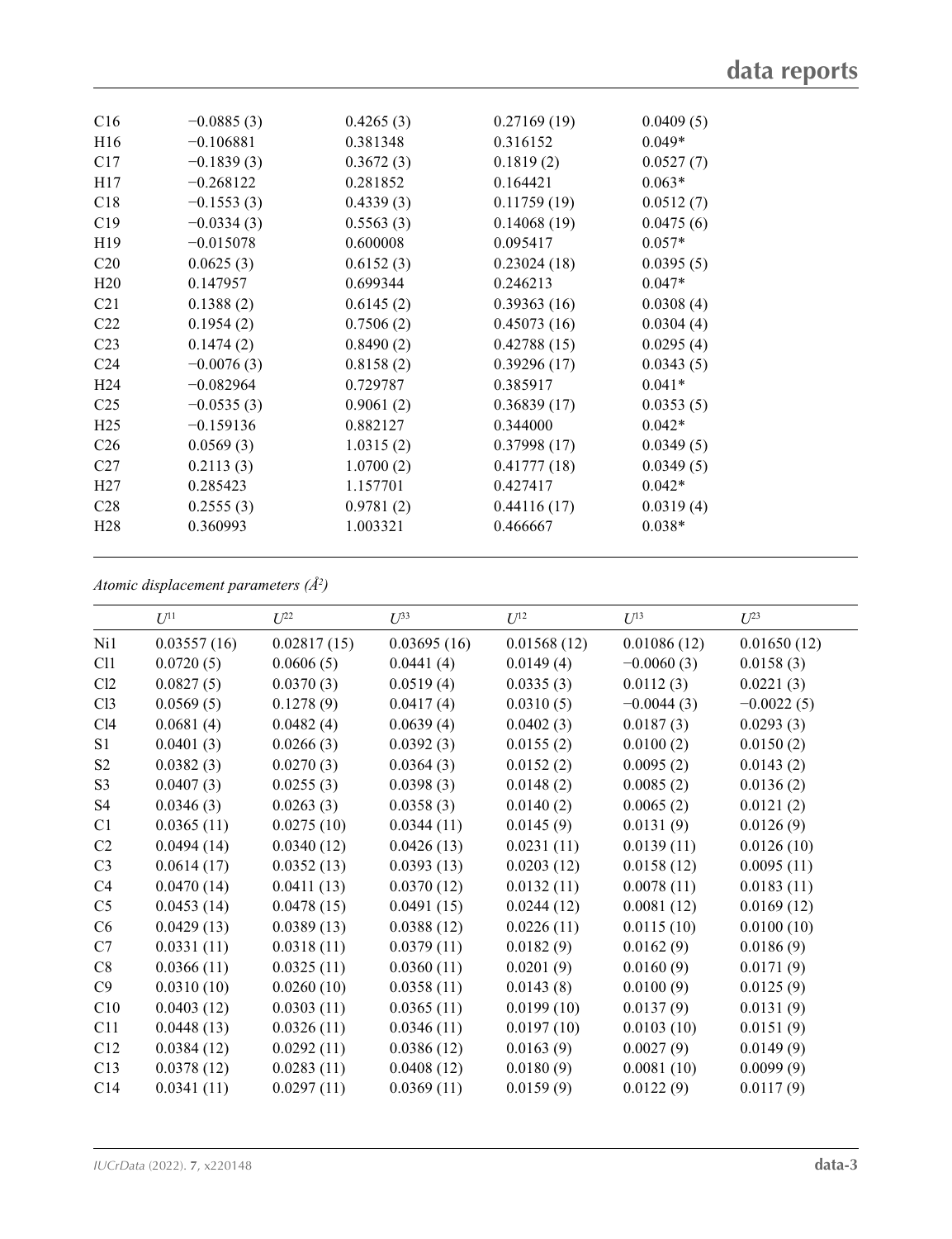| C15             | 0.0331(11) | 0.0297(11) | 0.0371(12) | 0.0164(9)  | 0.0089(9)  | 0.0082(9)     |  |
|-----------------|------------|------------|------------|------------|------------|---------------|--|
| C16             | 0.0363(12) | 0.0365(12) | 0.0449(14) | 0.0140(10) | 0.0136(10) | 0.0079(11)    |  |
| C17             | 0.0325(13) | 0.0517(16) | 0.0531(16) | 0.0120(12) | 0.0110(12) | $-0.0032(13)$ |  |
| C18             | 0.0410(14) | 0.0702(19) | 0.0369(13) | 0.0308(14) | 0.0056(11) | 0.0028(13)    |  |
| C19             | 0.0536(16) | 0.0589(17) | 0.0385(13) | 0.0344(14) | 0.0107(12) | 0.0145(12)    |  |
| C <sub>20</sub> | 0.0444(13) | 0.0385(13) | 0.0404(13) | 0.0219(11) | 0.0105(10) | 0.0139(10)    |  |
| C <sub>21</sub> | 0.0303(10) | 0.0281(10) | 0.0397(12) | 0.0141(9)  | 0.0116(9)  | 0.0161(9)     |  |
| C <sub>22</sub> | 0.0286(10) | 0.0309(11) | 0.0385(11) | 0.0149(9)  | 0.0119(9)  | 0.0170(9)     |  |
| C <sub>23</sub> | 0.0318(11) | 0.0277(10) | 0.0327(11) | 0.0142(9)  | 0.0107(9)  | 0.0121(9)     |  |
| C <sub>24</sub> | 0.0307(11) | 0.0293(11) | 0.0458(13) | 0.0127(9)  | 0.0127(10) | 0.0157(10)    |  |
| C <sub>25</sub> | 0.0307(11) | 0.0374(12) | 0.0408(12) | 0.0177(9)  | 0.0073(9)  | 0.0132(10)    |  |
| C <sub>26</sub> | 0.0466(13) | 0.0349(12) | 0.0363(12) | 0.0270(10) | 0.0141(10) | 0.0161(10)    |  |
| C27             | 0.0372(12) | 0.0255(10) | 0.0453(13) | 0.0128(9)  | 0.0168(10) | 0.0152(9)     |  |
| C <sub>28</sub> | 0.0301(10) | 0.0278(10) | 0.0393(12) | 0.0131(9)  | 0.0106(9)  | 0.0117(9)     |  |
|                 |            |            |            |            |            |               |  |

*Geometric parameters (Å, º)*

| $Ni1 - S2$      | 2.1192(6) | $C11 - C12$   | 1.383(3) |  |
|-----------------|-----------|---------------|----------|--|
| $Ni1 - S3$      | 2.1207(7) | $C11 - H11$   | 0.9500   |  |
| $Ni1 - S4$      | 2.1261(6) | $C12-C13$     | 1.380(3) |  |
| $Ni1 - S1$      | 2.1277(7) | $C13-C14$     | 1.382(3) |  |
| $Cl1-C4$        | 1.743(3)  | $C13 - H13$   | 0.9500   |  |
| $Cl2-C12$       | 1.741(2)  | $C14 - H14$   | 0.9500   |  |
| $Cl3-C18$       | 1.740(3)  | $C15 - C20$   | 1.400(3) |  |
| $Cl4-C26$       | 1.733(2)  | $C15 - C16$   | 1.400(3) |  |
| $S1 - C7$       | 1.706(2)  | $C15 - C21$   | 1.479(3) |  |
| $S2-C8$         | 1.704(2)  | $C16 - C17$   | 1.380(4) |  |
| $S3 - C21$      | 1.706(2)  | $C16 - H16$   | 0.9500   |  |
| $S4 - C22$      | 1.713(2)  | $C17 - C18$   | 1.387(5) |  |
| $C1 - C2$       | 1.393(3)  | $C17 - H17$   | 0.9500   |  |
| $C1-C6$         | 1.402(3)  | $C18 - C19$   | 1.371(4) |  |
| $C1-C7$         | 1.477(3)  | $C19 - C20$   | 1.379(4) |  |
| $C2-C3$         | 1.381(4)  | C19-H19       | 0.9500   |  |
| $C2-H2$         | 0.9500    | $C20 - H20$   | 0.9500   |  |
| $C3-C4$         | 1.378(4)  | $C21 - C22$   | 1.397(3) |  |
| $C3-H3$         | 0.9500    | $C22-C23$     | 1.473(3) |  |
| $C4 - C5$       | 1.376(4)  | $C23-C24$     | 1.397(3) |  |
| $C5-C6$         | 1.379(4)  | $C23-C28$     | 1.398(3) |  |
| $C5 - H5$       | 0.9500    | $C24 - C25$   | 1.386(3) |  |
| $C6 - H6$       | 0.9500    | $C24 - H24$   | 0.9500   |  |
| $C7-C8$         | 1.399(3)  | $C25-C26$     | 1.381(3) |  |
| $C8-C9$         | 1.480(3)  | $C25 - H25$   | 0.9500   |  |
| $C9 - C10$      | 1.394(3)  | $C26-C27$     | 1.388(3) |  |
| $C9 - C14$      | 1.400(3)  | $C27-C28$     | 1.386(3) |  |
| $C10-C11$       | 1.387(3)  | $C27 - H27$   | 0.9500   |  |
| $C10 - H10$     | 0.9500    | $C28 - H28$   | 0.9500   |  |
| $S2 - Ni1 - S3$ | 87.80(2)  | $C12-C13-H13$ | 120.4    |  |
|                 |           |               |          |  |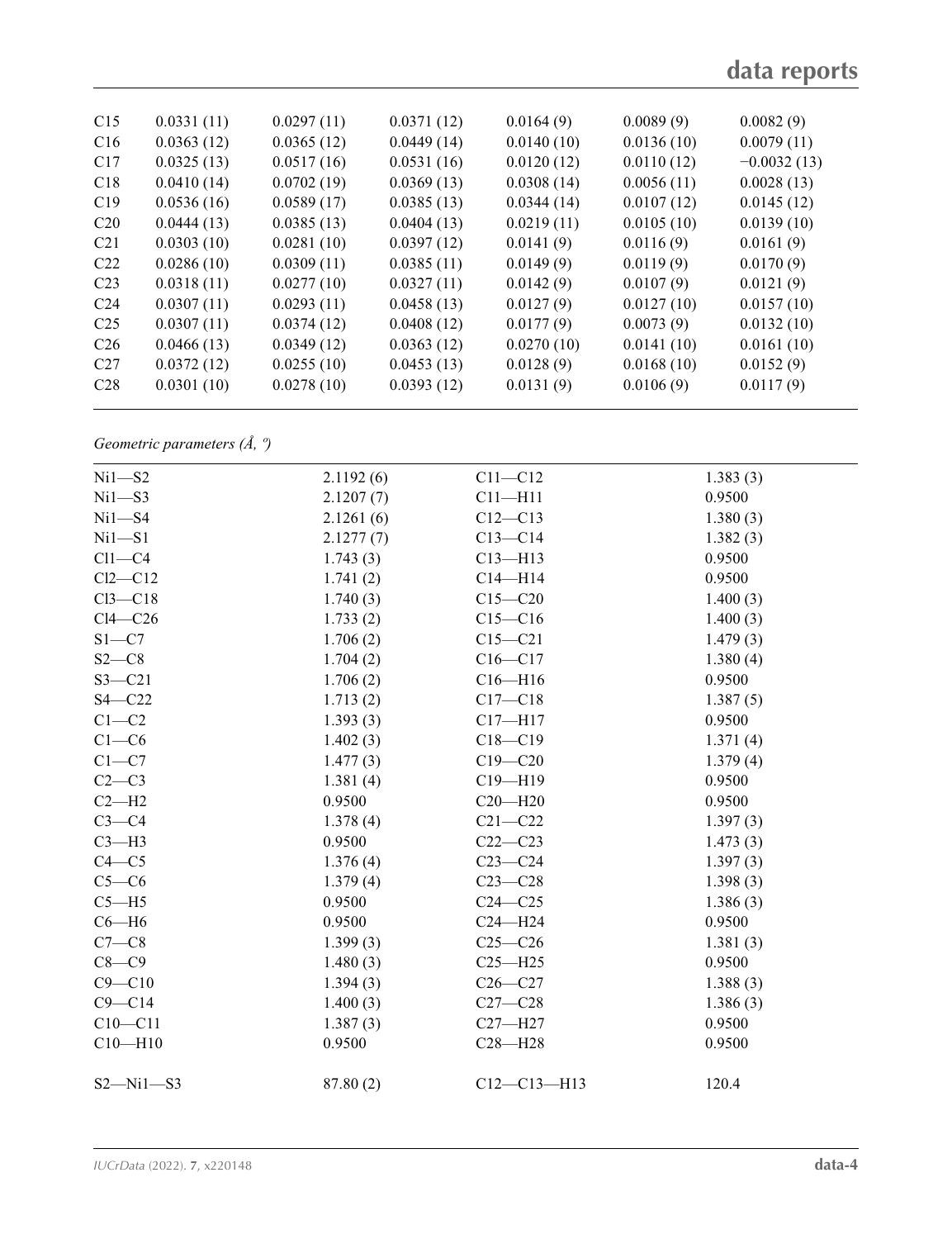| $C6-C1-C2-C3$     | $-0.5(4)$   | $C20-C15-C16-C17$                                 | $-1.7(4)$  |
|-------------------|-------------|---------------------------------------------------|------------|
|                   |             |                                                   |            |
| $C12-C13-C14$     | 119.3(2)    | $C23 - C28 - H28$                                 | 119.4      |
| $C11 - C12 - C12$ | 119.87(18)  | C27-C28-H28                                       | 119.4      |
| $C13 - C12 - C12$ | 118.56 (18) | $C27 - C28 - C23$                                 | 121.1(2)   |
| $C13 - C12 - C11$ | 121.6(2)    | C <sub>26</sub> -C <sub>27</sub> -H <sub>27</sub> | 120.6      |
| $C10 - C11 - H11$ | 120.5       | C <sub>28</sub> -C <sub>27</sub> -H <sub>27</sub> | 120.6      |
| $C12 - C11 - H11$ | 120.5       | $C28-C27-C26$                                     | 118.8(2)   |
| $C12 - C11 - C10$ | 118.9(2)    | $C27 - C26 - C14$                                 | 118.88(18) |
| $C9 - C10 - H10$  | 119.6       | $C25 - C26 - C14$                                 | 119.58(18) |
| $C11 - C10 - H10$ | 119.6       | $C25-C26-C27$                                     | 121.5(2)   |
| $C11 - C10 - C9$  | 120.8(2)    | $C24 - C25 - H25$                                 | 120.6      |
| $C14-C9-C8$       | 120.3(2)    | $C26-C25-H25$                                     | 120.6      |
| $C10-C9-C8$       | 120.74(19)  | $C26 - C25 - C24$                                 | 118.9(2)   |
| $C10-C9-C14$      | 118.9(2)    | C23-C24-H24                                       | 119.4      |
| $C9 - C8 - S2$    | 115.76(17)  | $C25-C24-H24$                                     | 119.4      |
| $C7 - C8 - S2$    | 118.86(16)  | $C25-C24-C23$                                     | 121.3(2)   |
| $C7 - C8 - C9$    | 125.3(2)    | $C28 - C23 - C22$                                 | 120.95(19) |
| $C1 - C7 - S1$    | 116.84(16)  | $C24 - C23 - C22$                                 | 120.7(2)   |
|                   | 118.29(17)  |                                                   | 118.3(2)   |
| $C8 - C7 - S1$    |             | $C24 - C23 - C28$                                 |            |
| $C8 - C7 - C1$    | 124.84 (19) | $C23 - C22 - S4$                                  | 117.60(17) |
| $C1-C6-H6$        | 119.6       | $C21 - C22 - S4$                                  | 118.07(16) |
| $C5-C6-H6$        | 119.6       | $C21 - C22 - C23$                                 | 124.3(2)   |
| $C5-C6-C1$        | 120.9(2)    | $C15 - C21 - S3$                                  | 116.05(16) |
| $C6-C5-H5$        | 120.2       | $C22-C21-S3$                                      | 119.14(17) |
| $C4-C5-H5$        | 120.2       | $C22-C21-C15$                                     | 124.79(19) |
| $C4-C5-C6$        | 119.6(2)    | $C15 - C20 - H20$                                 | 119.6      |
| $C3-C4-C11$       | 119.4(2)    | $C19 - C20 - H20$                                 | 119.6      |
| $C5-C4-C11$       | 119.5(2)    | $C19 - C20 - C15$                                 | 120.8(3)   |
| $C5-C4-C3$        | 121.1(2)    | C20-C19-H19                                       | 120.3      |
| $C2-C3-H3$        | 120.4       | $C18 - C19 - H19$                                 | 120.3      |
| $C4-C3-H3$        | 120.4       | $C18 - C19 - C20$                                 | 119.3(3)   |
| $C4-C3-C2$        | 119.2(2)    | $C17 - C18 - C13$                                 | 119.1(2)   |
| $C1-C2-H2$        | 119.3       | $C19 - C18 - C13$                                 | 119.3(2)   |
| $C3-C2-H2$        | 119.3       | $C19 - C18 - C17$                                 | 121.6(3)   |
| $C3-C2-C1$        | 121.3(2)    | $C18 - C17 - H17$                                 | 120.5      |
| $C6-C1-C7$        | 120.7(2)    | C16-C17-H17                                       | 120.5      |
| $C2-C1-C7$        | 121.3(2)    | $C16-C17-C18$                                     | 119.1(3)   |
| $C2-C1-C6$        | 117.9(2)    | $C15-C16-H16$                                     | 119.7      |
| $C22 - S4 - N11$  | 105.76(8)   | $C17 - C16 - H16$                                 | 119.7      |
| $C21 - S3 - N11$  | 105.66(8)   | $C17 - C16 - C15$                                 | 120.6(3)   |
| $C8 - S2 - N11$   | 105.67(8)   | $C16-C15-C21$                                     | 120.4(2)   |
| $C7 - S1 - N11$   | 105.72(8)   | $C20-C15-C21$                                     | 121.0(2)   |
| $S4 - Ni1 - S1$   | 89.82 (2)   | $C20-C15-C16$                                     | 118.6(2)   |
| $S3 - Ni1 - S1$   | 178.94(2)   | $C9 - C14 - H14$                                  | 119.7      |
| $S2 - Ni1 - S1$   | 91.15(2)    | $C13 - C14 - H14$                                 | 119.7      |
| $S3 - N1 - S4$    | 91.24(2)    | $C13 - C14 - C9$                                  | 120.6(2)   |
| $S2 - Ni1 - S4$   | 174.64(3)   | $C14 - C13 - H13$                                 | 120.4      |
|                   |             |                                                   |            |